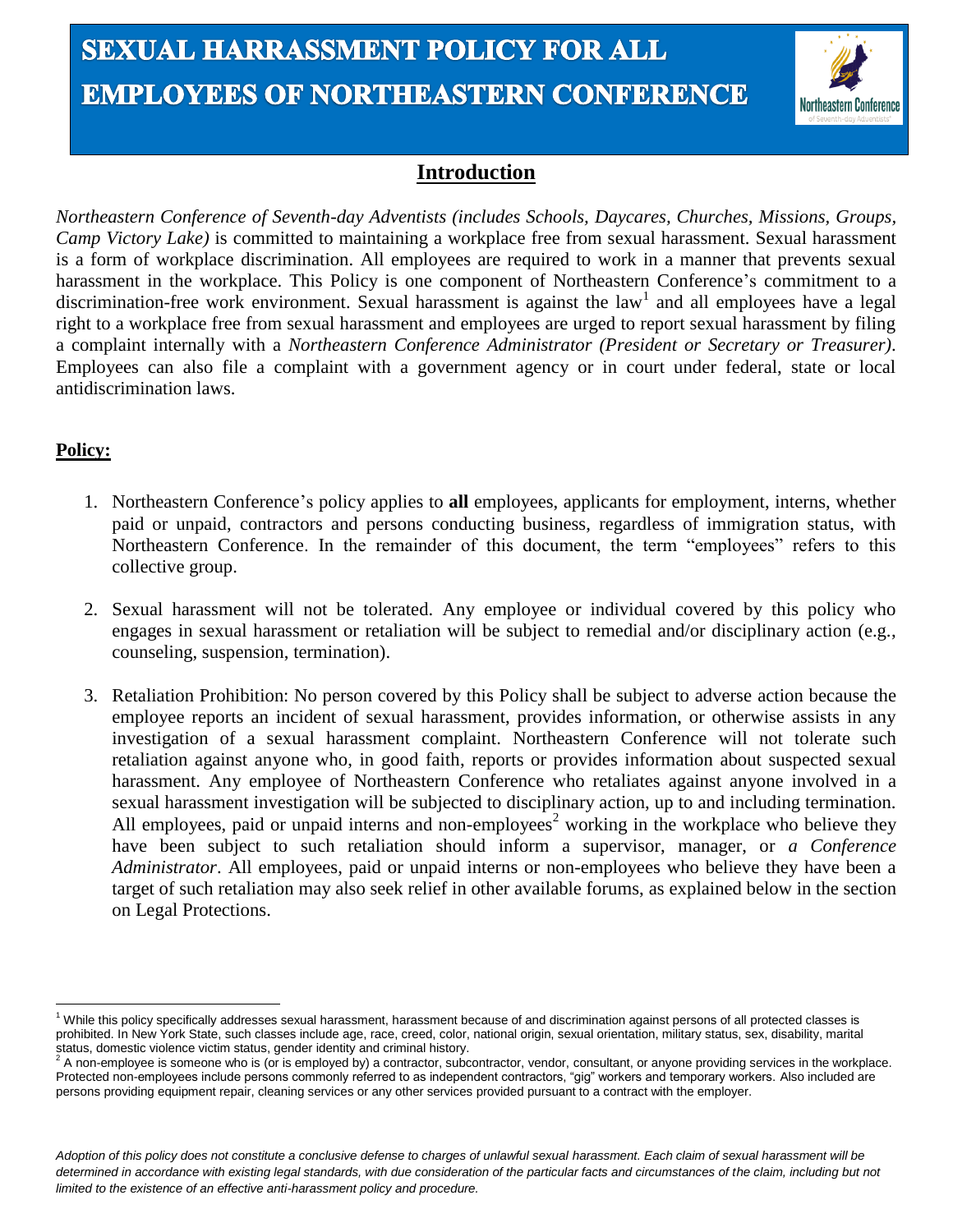- 4. Sexual harassment is offensive, is a violation of our policies, is unlawful, and may subject Northeastern Conference to liability for harm to targets of sexual harassment. Harassers may also be individually subject to liability. Employees of every level, who engage in sexual harassment, including managers and supervisors who engage in sexual harassment or who allow such behavior to continue, will be penalized for such misconduct.
- 5. Northeastern Conference will conduct a prompt and thorough investigation that ensures due process for all parties, whenever management receives a complaint about sexual harassment, or otherwise knows of possible sexual harassment occurring. Northeastern Conference will keep the investigation confidential to the extent possible. Effective corrective action will be taken whenever sexual harassment is found to have occurred. All employees, including managers and supervisors, are required to cooperate with any internal investigation of sexual harassment.
- 6. All employees are encouraged to report any harassment or behaviors that violate this policy. Northeastern Conference will provide all employees a [complaint](https://www.northeastern.org/services/human-resources) form for employees to report harassment and file complaints.
- 7. Managers and supervisors are **required** to report any complaint that they receive, or any harassment that they observe or become aware of, immediately to *Conference Administration.*
- 8. This policy applies to all employees, paid or unpaid interns, and non-employees and all must follow and uphold this policy. This policy must be provided to all employees and should be posted prominently in all work locations to the extent practicable (for example, in a main office, not an offsite work location) and be provided to employees upon hiring.

# **What Is "Sexual Harassment"?**

Sexual harassment is a form of sex discrimination and is unlawful under federal, state, and (where applicable) local law. Sexual harassment includes harassment on the basis of sex, sexual orientation, self-identified or perceived sex, gender expression, gender identity and the status of being transgender.

Sexual harassment includes unwelcome conduct which is either of a sexual nature, or which is directed at an individual because of that individual's sex when:

- Such conduct has the purpose or effect of unreasonably interfering with an individual's work performance or creating an intimidating, hostile or offensive work environment, even if the reporting individual is not the intended target of the sexual harassment;
- Such conduct is made either explicitly or implicitly a term or condition of employment; or
- Submission to or rejection of such conduct is used as the basis for employment decisions affecting an individual's employment.

A sexually harassing hostile work environment includes, but is not limited to, words, signs, jokes, pranks, intimidation or physical violence which are of a sexual nature, or which are directed at an individual because of that individual's sex. Sexual harassment also consists of any unwanted verbal or physical advances, sexually explicit derogatory statements or sexually discriminatory remarks made by someone which are offensive or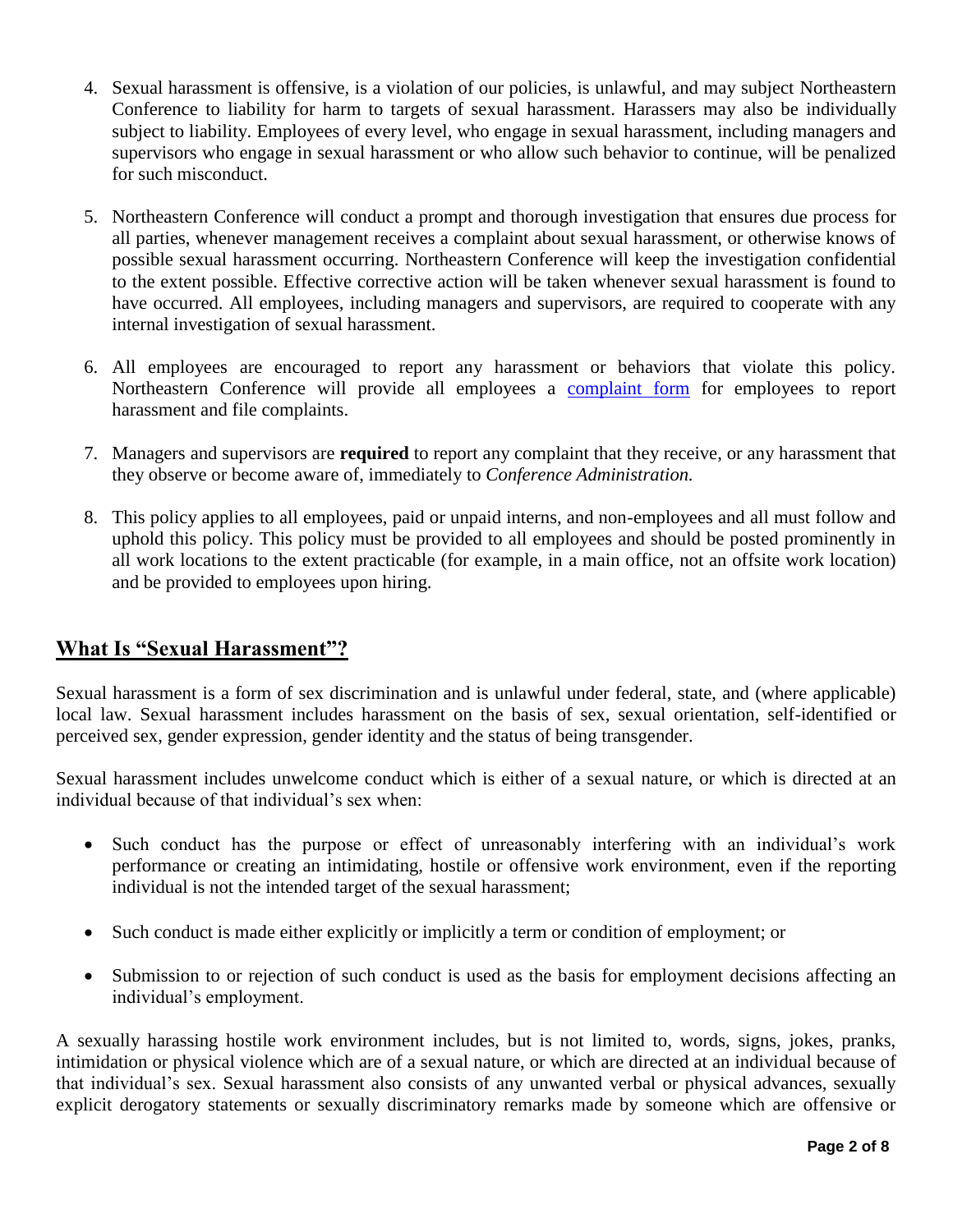objectionable to the recipient, which cause the recipient discomfort or humiliation, which interfere with the recipient's job performance.

Sexual harassment also occurs when a person in authority tries to trade job benefits for sexual favors. This can include hiring, promotion, continued employment or any other terms, conditions or privileges of employment. This is also called "quid pro quo" harassment.

Any employee who feels harassed should report so that any violation of this policy can be corrected promptly. Any harassing conduct, even a single incident, can be addressed under this policy.

#### **Examples of sexual harassment**

The following describes some of the types of acts that may be unlawful sexual harassment and that are strictly prohibited:

- Physical acts of a sexual nature, such as:
	- o Touching, pinching, patting, kissing, hugging, grabbing, brushing against another employee's body or poking another employee's body;
	- o Rape, sexual battery, molestation or attempts to commit these assaults.
- Unwanted sexual advances or propositions, such as:
	- o Requests for sexual favors accompanied by implied or overt threats concerning the target's job performance evaluation, a promotion or other job benefits or detriments;
	- o Subtle or obvious pressure for unwelcome sexual activities.
- Sexually oriented gestures, noises, remarks or jokes, or comments about a person's sexuality or sexual experience, which create a hostile work environment.
- Sex stereotyping occurs when conduct or personality traits are considered inappropriate simply because they may not conform to other people's ideas or perceptions about how individuals of a particular sex should act or look.
- Sexual or discriminatory displays or publications anywhere in the workplace, such as:
	- o Displaying pictures, posters, calendars, graffiti, objects, promotional material, reading materials or other materials that are sexually demeaning or pornographic. This includes such sexual displays on workplace computers or cell phones and sharing such displays while in the workplace.
- Hostile actions taken against an individual because of that individual's sex, sexual orientation, gender identity and the status of being transgender, such as:
	- o Interfering with, destroying or damaging a person's workstation, tools or equipment, or otherwise interfering with the individual's ability to perform the job;
	- o Sabotaging an individual's work;
	- o Bullying, yelling, name-calling.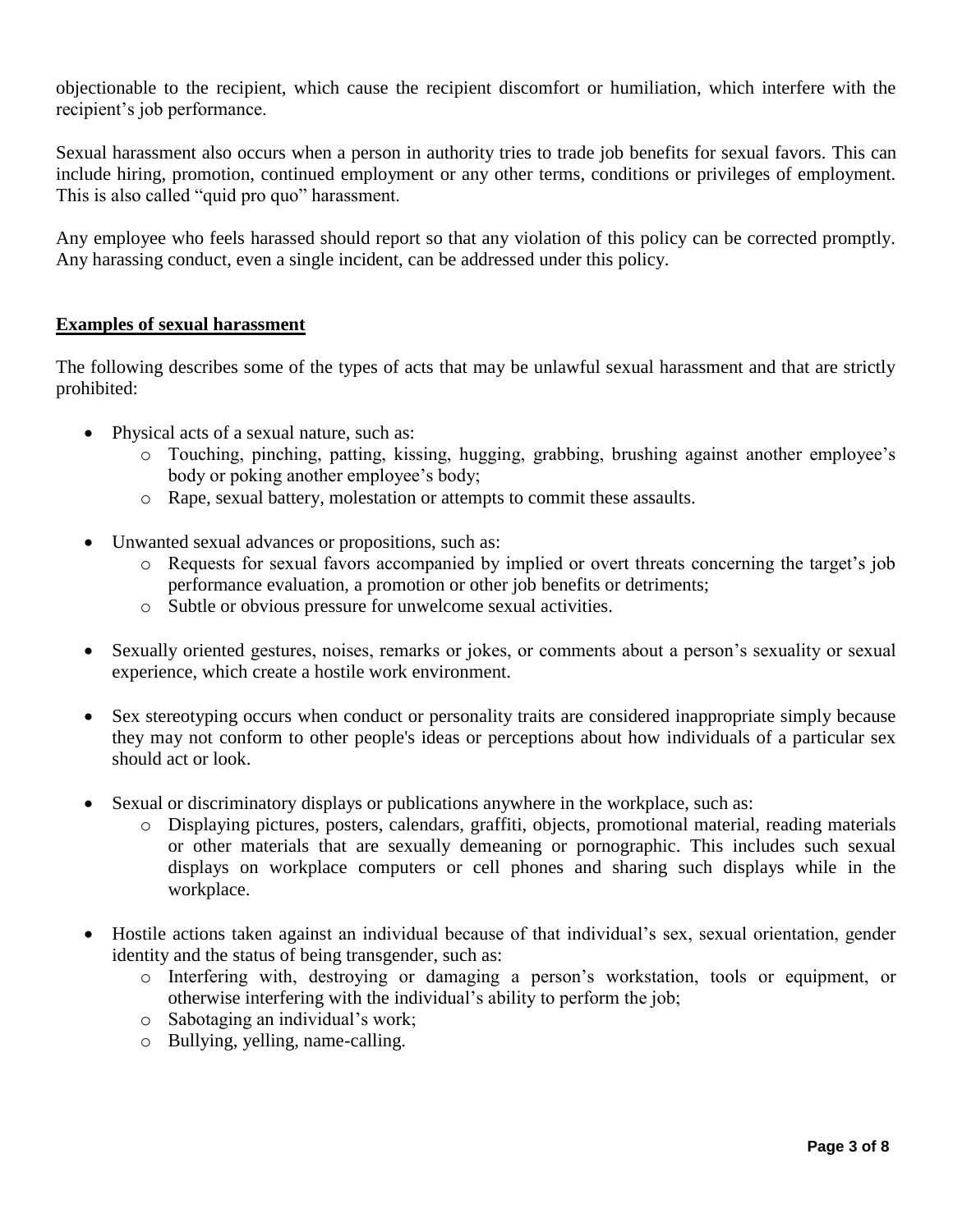#### **Who can be a target of sexual harassment?**

Sexual harassment can occur between any individuals, regardless of their sex or gender. New York Law protects employees, paid or unpaid interns, and non-employees, including independent contractors, and those employed by companies contracting to provide services in the workplace. Harassers can be a superior, a subordinate, a coworker or anyone in the workplace including an independent contractor, contract worker, vendor, client, customer or visitor.

#### **Where can sexual harassment occur?**

Unlawful sexual harassment is not limited to the physical workplace itself. It can occur while employees are traveling for business or at employer sponsored events or parties. Calls, texts, emails, and social media usage by employees can constitute unlawful workplace harassment, even if they occur away from the workplace premises, on personal devices or during non-work hours.

## **Retaliation**

Unlawful retaliation can be any action that could discourage a worker from coming forward to make or support a sexual harassment claim. Adverse action need not be job-related or occur in the workplace to constitute unlawful retaliation (e.g., threats of physical violence outside of work hours).

Such retaliation is unlawful under federal, state, and (where applicable) local law. The New York State Human Rights Law protects any individual who has engaged in "protected activity." Protected activity occurs when a person has:

- made a complaint of sexual harassment, either internally or with any anti-discrimination agency;
- testified or assisted in a proceeding involving sexual harassment under the Human Rights Law or other anti-discrimination law;
- opposed sexual harassment by making a verbal or informal complaint to management, or by simply informing a supervisor or manager of harassment;
- reported that another employee has been sexually harassed; or
- encouraged a fellow employee to report harassment.

Even if the alleged harassment does not turn out to rise to the level of a violation of law, the individual is protected from retaliation if the person had a good faith belief that the practices were unlawful. However, the retaliation provision is not intended to protect persons making intentionally false charges of harassment.

#### **Reporting Sexual Harassment**

**Preventing sexual harassment is everyone's responsibility.** Northeastern Conference cannot prevent or remedy sexual harassment unless it knows about it. Any employee, paid or unpaid intern or non-employee who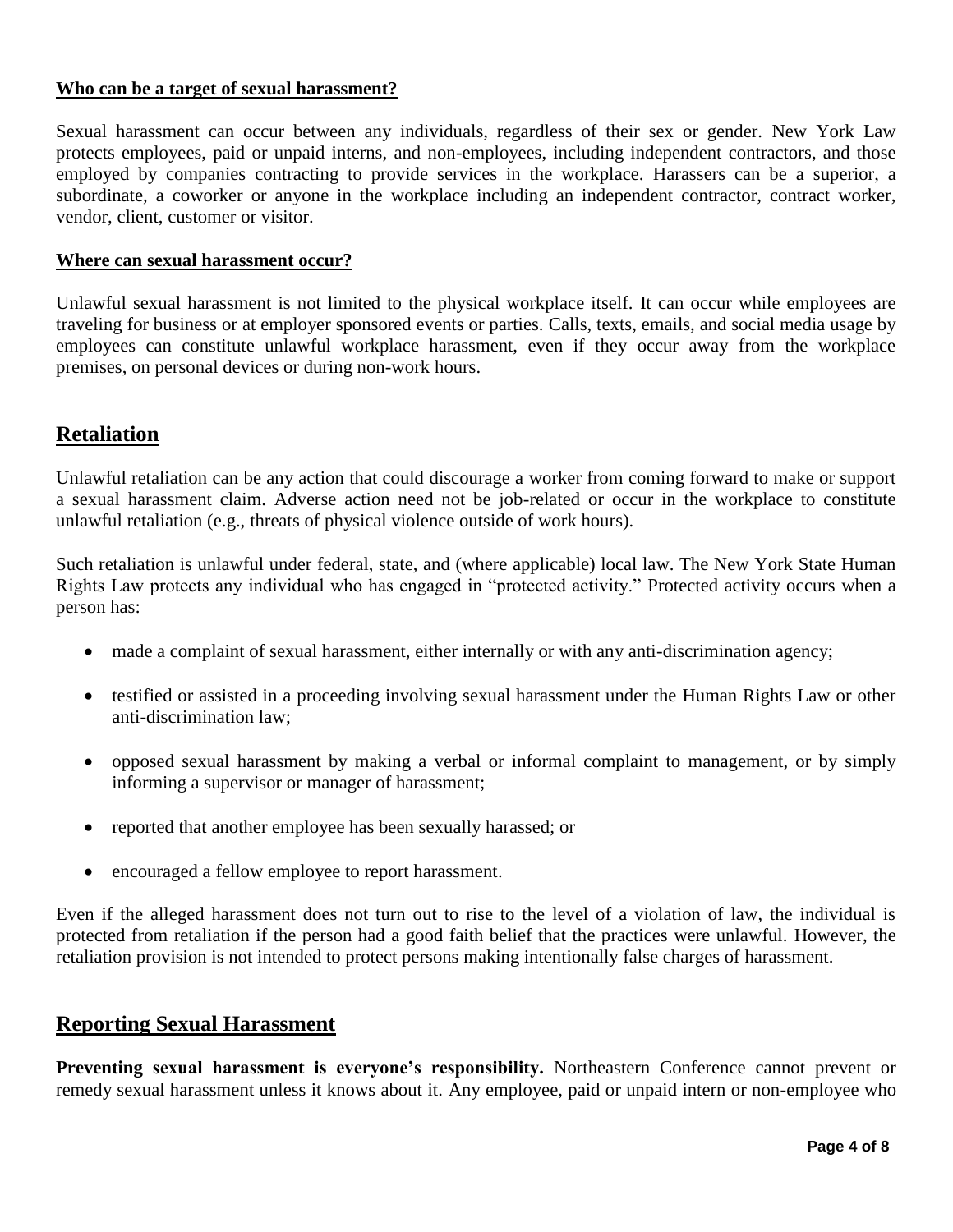has been subjected to behavior that may constitute sexual harassment is encouraged to report such behavior to a supervisor, manager or a Conference Administrator. Anyone who witnesses or becomes aware of potential instances of sexual harassment should report such behavior to a supervisor, manager or a Conference Administrator.

Reports of sexual harassment may be made verbally or in writing. A [form](https://www.northeastern.org/services/human-resources) for submission of a written complaint is attached to this Policy, and all employees are encouraged to use this [complaint form.](https://www.northeastern.org/services/human-resources) Employees who are reporting sexual harassment on behalf of other employees should use the [complaint form](https://www.northeastern.org/services/human-resources) and note that it is on another employee's behalf.

Employees, paid or unpaid interns or non-employees who believe they have been a target of sexual harassment may also seek assistance in other available forums, as explained below in the section on Legal Protections.

## **Supervisory Responsibilities**

All supervisors and managers who receive a complaint or information about suspected sexual harassment, observe what may be sexually harassing behavior or for any reason suspect that sexual harassment is occurring, **are required** to report such suspected sexual harassment to a Conference Administrator.

In addition to being subject to discipline if they engaged in sexually harassing conduct themselves, supervisors and managers will be subject to discipline for failing to report suspected sexual harassment or otherwise knowingly allowing sexual harassment to continue.

Supervisors and managers will also be subject to discipline for engaging in any retaliation.

## **Complaint and Investigation of Sexual Harassment**

*All* complaints or information about sexual harassment will be investigated, whether that information was reported in verbal or written form. Investigations will be conducted in a timely manner, and will be confidential to the extent possible.

An investigation of any complaint, information or knowledge of suspected sexual harassment will be prompt and thorough, commenced immediately and completed as soon as possible. The investigation will be kept confidential to the extent possible. All persons involved, including complainants, witnesses and alleged harassers will be accorded due process, as outlined below, to protect their rights to a fair and impartial investigation.

Any employee may be required to cooperate as needed in an investigation of suspected sexual harassment. Northeastern Conference will not tolerate retaliation against employees who file complaints, support another's complaint or participate in an investigation regarding a violation of this policy.

While the process may vary from case to case, investigations should be done in accordance with the following steps:

 Upon receipt of complaint, *Conference Administration* will conduct an immediate review of the allegations, and take any interim actions (e.g., instructing the respondent to refrain from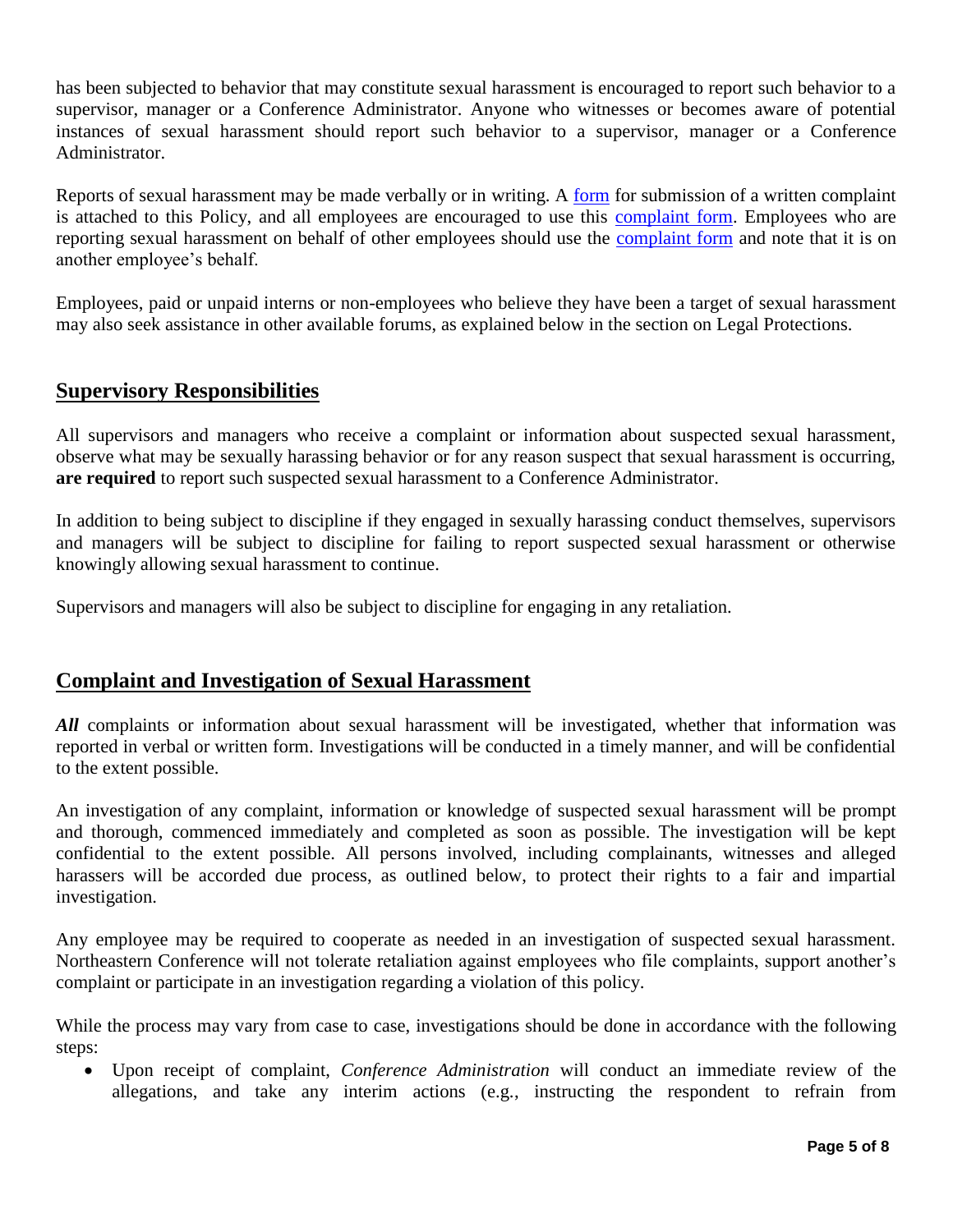communications with the complainant), as appropriate. If complaint is verbal, encourage the individual to complete the "Complaint Form" in writing. If he or she refuses, prepare a Complaint Form based on the verbal reporting.

- If documents, emails or phone records are relevant to the investigation, take steps to obtain and preserve them.
- Request and review all relevant documents, including all electronic communications.
- Interview all parties involved, including any relevant witnesses;
- Create a written documentation of the investigation (such as a letter, memo or email), which contains the following:
	- o A list of all documents reviewed, along with a detailed summary of relevant documents;
	- o A list of names of those interviewed, along with a detailed summary of their statements;
	- o A timeline of events;
	- o A summary of prior relevant incidents, reported or unreported; and
	- o The basis for the decision and final resolution of the complaint, together with any corrective action(s).
- Keep the written documentation and associated documents in a secure and confidential location.
- Promptly notify the individual who reported and the individual(s) about whom the complaint was made of the final determination and implement any corrective actions identified in the written document.
- Inform the individual who reported of the right to file a complaint or charge externally as outlined in the next section.

## **Legal Protections and External Remedies**

Sexual harassment is not only prohibited by Northeastern Conference but is also prohibited by state, federal, and, where applicable, local law.

Aside from the internal process at Northeastern Conference, employees may also choose to pursue legal remedies with the following governmental entities. While a private attorney is not required to file a complaint with a governmental agency, you may seek the legal advice of an attorney.

In addition to those outlined below, employees in certain industries may have additional legal protections.

#### **State Human Rights Law (HRL)**

The Human Rights Law (HRL), codified as N.Y. Executive Law, art. 15, § 290 et seq., applies to all employers in New York State with regard to sexual harassment, and protects employees, paid or unpaid interns and non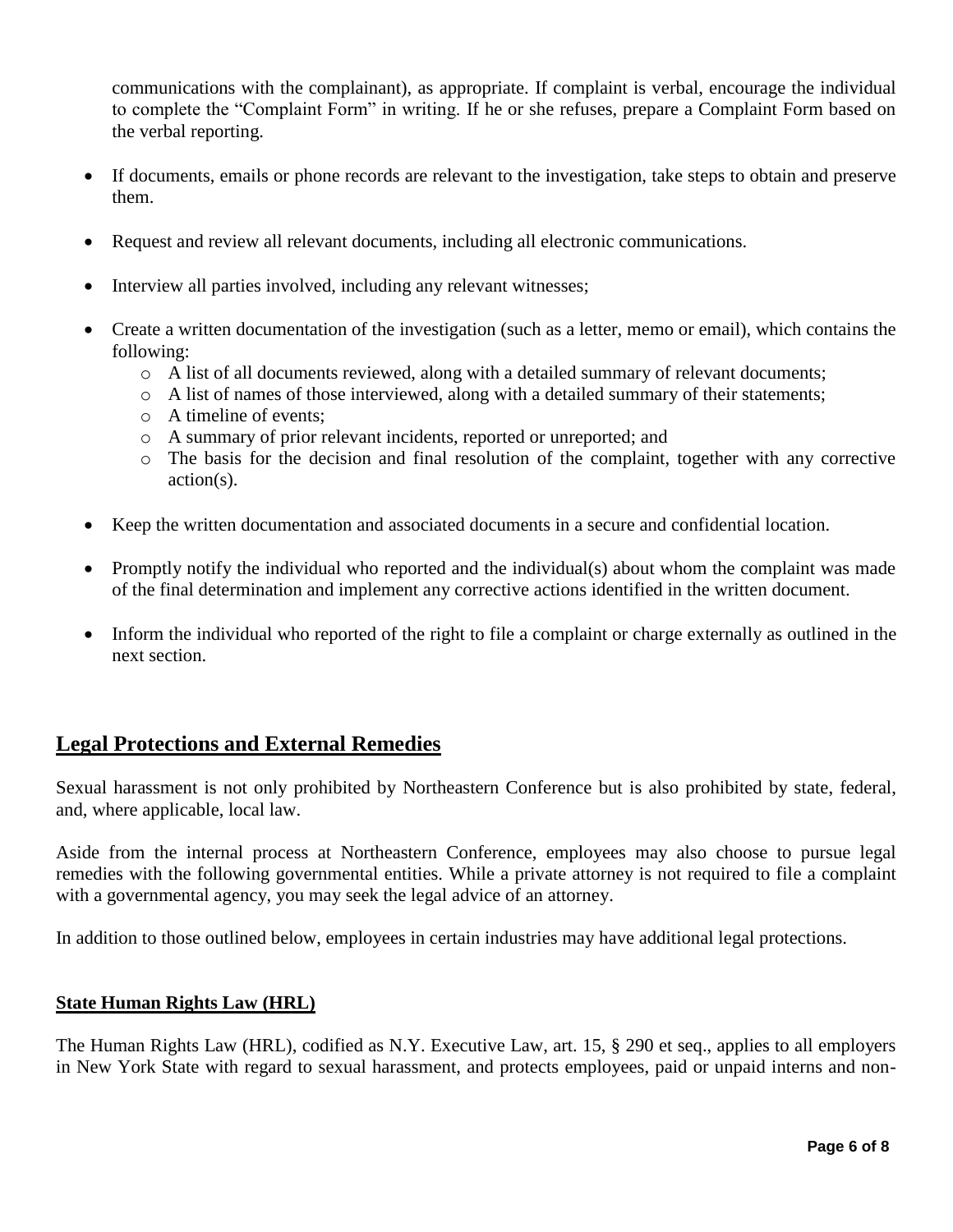employees, regardless of immigration status. A complaint alleging violation of the Human Rights Law may be filed either with the Division of Human Rights (DHR) or in New York State Supreme Court.

Complaints with DHR may be filed any time **within one year** of the harassment. If an individual did not file at DHR, they can sue directly in state court under the HRL, **within three years** of the alleged sexual harassment. An individual may not file with DHR if they have already filed a HRL complaint in state court.

Complaining internally to Northeastern Conference does not extend your time to file with DHR or in court. The one year or three years is counted from date of the most recent incident of harassment.

You do not need an attorney to file a complaint with DHR, and there is no cost to file with DHR.

DHR will investigate your complaint and determine whether there is probable cause to believe that sexual harassment has occurred. Probable cause cases are forwarded to a public hearing before an administrative law judge. If sexual harassment is found after a hearing, DHR has the power to award relief, which varies but may include requiring your employer to take action to stop the harassment, or redress the damage caused, including paying of monetary damages, attorney's fees and civil fines.

DHR's main office contact information is: NYS Division of Human Rights, One Fordham Plaza, Fourth Floor, Bronx, New York 10458. You may call (718) 741-8400 or visit: [www.dhr.ny.gov.](http://www.dhr.ny.gov/)

Contact DHR at (888) 392-3644 or visit [dhr.ny.gov/complaint](https://dhr.ny.gov/complaint) for more information about filing a complaint. The website has a complaint form that can be downloaded, filled out, notarized and mailed to DHR. The website also contains contact information for DHR's regional offices across New York State.

## **Civil Rights Act of 1964**

The United States Equal Employment Opportunity Commission (EEOC) enforces federal anti-discrimination laws, including Title VII of the 1964 federal Civil Rights Act (codified as 42 U.S.C. § 2000e et seq.). An individual can file a complaint with the EEOC anytime within 300 days from the harassment. There is no cost to file a complaint with the EEOC. The EEOC will investigate the complaint, and determine whether there is reasonable cause to believe that discrimination has occurred, at which point the EEOC will issue a Right to Sue letter permitting the individual to file a complaint in federal court.

The EEOC does not hold hearings or award relief, but may take other action including pursuing cases in federal court on behalf of complaining parties. Federal courts may award remedies if discrimination is found to have occurred. In general, private employers must have at least 15 employees to come within the jurisdiction of the EEOC.

An employee alleging discrimination at work can file a "Charge of Discrimination." The EEOC has district, area, and field offices where complaints can be filed. Contact the EEOC by calling 1-800-669-4000 (TTY: 1- 800-669-6820), visiting their website at [www.eeoc.gov](http://www.eeoc.gov/) or via email at [info@eeoc.gov.](mailto:info@eeoc.gov)

If an individual filed an administrative complaint with DHR, DHR will file the complaint with the EEOC to preserve the right to proceed in federal court.